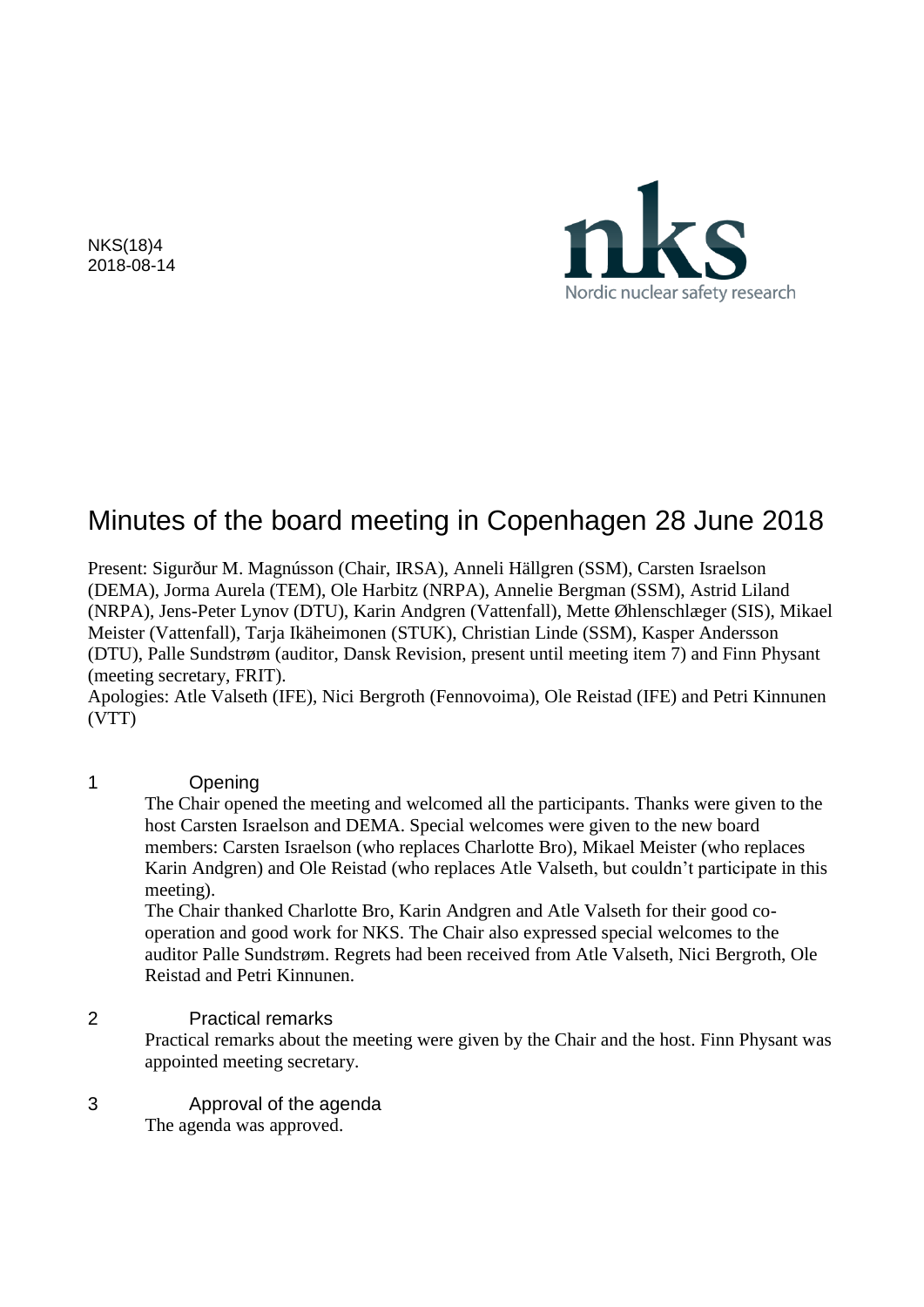4 Minutes of the last board meeting (Reykjavik 18 January 2018) The minutes were approved. Actions A to E noted in the appendix of the minutes of the January board meeting have been noted in parenthesis in these minutes.

#### 5 Accounts 2017

The auditor Palle Sundstrøm presented the distributed material: the Financial Statements 2017 and the Long-form audit report both dated 28 June 2018. The distributed material and Palle Sundstrøm's presentation did not contain any qualifications, special remarks etc. One new section had been included in the Long-form audit report – namely section 3.2 "Insurance of internet banking and giro" stating "We have found that NKS has no insurance against theft of the 4 internet banks/-giro. In consideration of the current IT-crimes, we recommend that such insurance is to be signed." The Secretariat will look into the possibilities of signing such insurances and report back to the board at its next meeting. The board took note of the auditor's presentation and recommended the 2017 accounts to be approved by the owners.

## 6 Financial status for the current year

Finn Physant presented the Financial status report dated 8 June 2018. The reserve at present is estimated to approximately DKK 720,000 / EUR 97,000 – in accordance with this year's budget decision of 18 January 2018.

The board took note of the financial situation.

## 7 News since last board meeting

a) Report from the owners' group

The owners had a good meeting yesterday, 27 June with good discussions on the conclusions of the Reykjavík meeting. There were constructive discussions on NKS future strategy, direction and structure.

Decision was made to begin work on a policy document "NKS after 2020". The development of this policy paper is a joint undertaking of the owners group. Anneli Hällgren will look into the elements needed in such a document and work on a first draft in cooperation with the Chair. Next meeting of the Owners will be in connection with the NKS board meeting in January.

b) News from board members' organisations

The members informed each other about relevant news.

c) Administrative news

Finn Physant presented the 2017 version of the pamphlet, which will be updated and published later in 2018 in due time before the R and B seminar in January 2019 (Action E). The 2018 version of "This is NKS" already presented at this year's January meeting is still in function. It was noted that the 2016 version of the "Handbook for NKS applicants and activity leaders" is still valid and fully updated. The handbook will be updated if needed. Finn Physant also presented the document "NKS privacy policy", which has been written in accordance with new EU legislation. The privacy policy is accessible via the NKS website. Furthermore Finn Physant informed the board, that NKS as an association now formally has been registered as a legal entity in Norway in the Brønnøysund register. The board took note of the administrative news.

# 8 NKS R and B seminar 2019

The PC's reported about the progress of the seminar planning from the program committee.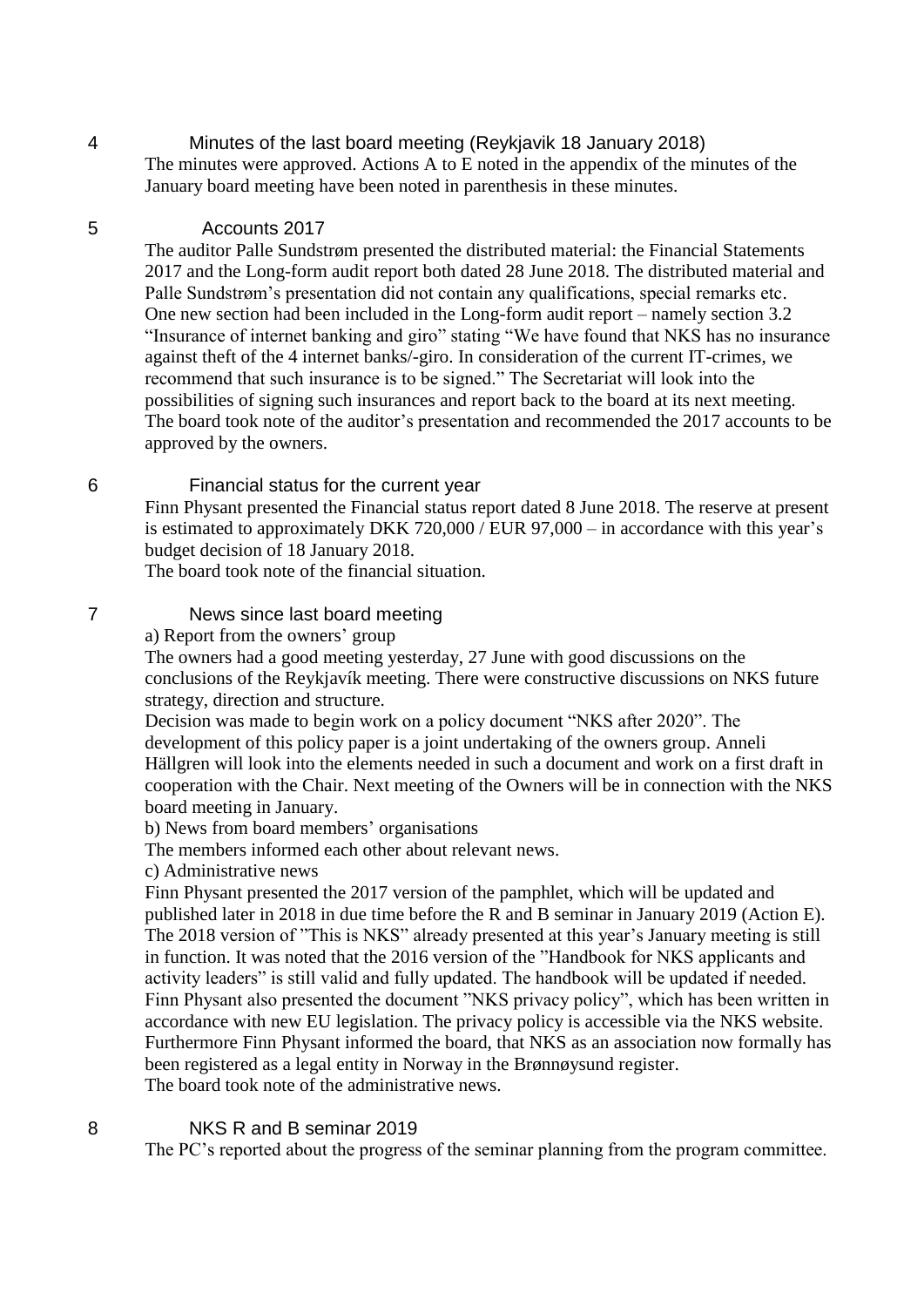The seminar will take place in Stockholm in Finlandshuset on 15 and 16 January 2019. After some discussions the draft program for the seminar was approved including a reception in the evening of the first seminar day. First announcement of the seminar will be distributed in the NewsFlash following a week after this board meeting (Action D).

## 9 Research activities in 2019

The Chair and Kasper Andersson informed the board about this year's call for proposals (CfP). There will be a CfP for both the B- and R-part opening on 3 September with deadline 15 October. The deadline for submission of evaluations from board members will be 15 November and the next coordination meeting will take place end of November. The Chair proposed the budget for 2019 for each programme's activities to be set to DKK 3,000,000. The board agreed to this.

The Chair will ask the owners and co-financiers for a possible raise of funding in 2019 compared to their funding in 2018. The owners indicated that the contributions in 2019 will be the same level as in 2018.

## 10 NKS in the future

The discussion focused on the conclusions of the discussions on NKS future direction at the January 2018 board meeting. The Chair reminded that the board had addressed 18 issues in the discussion, 7 resulted in no action needed, 1 in an action for the owners and 10 issues to be discussed further at this meeting. One of this issues " Evaluation of projects " is addressed in agenda item 11 (Action A).

#### **Length, number and funding of projects:**

Christian Linde introduced the dicussion paper on "Lenght, number and funding of projects" that had been circulated to the board for comments.

It was decided to keep the current model with one year projects. It was also decided to say in the CfP that the typical level of funding of workshops and seminars is on the order of 200 – 250 000 DKK.

#### **Young researchers:**

Kasper Andersson introduced a modified text to be included in the "Handbook for applicants and activity leaders". The text was agreed with some modification and reads: "Participation of "young scientists" is an important criterion in funding decisions. Explain how the proposed activity will include young scientists. In this context, those studying towards a masters degree or a PhD and those in their first 4 years of their professional career after obtaining an academic degree would be considered as "young scientists".

## **Prioritized areas:**

## **SMM introduced reflections on Prioritized Areas that had been circulated to the board for comment.**

**It was decided** not to introduce prioritized areas in a formal way in the CfP Framework. It was also decided to have the CfP Framework on the agenda for the January board meetings and a decision on change, if needed, should be taken at the June board meetings.

#### **Visibility of NKS and NKS work.**

Anneli Hällgren informed that the spring meeting of the NPC group had been moved to August. A proposal for a draft communication strategy is expected at the 2019 January meeting.

#### **Division between NKS B and NKS R.**

Kasper Andersson introduced the discussion paper on The division between NKS-B and NKS-R that had been circulated to the board for comments.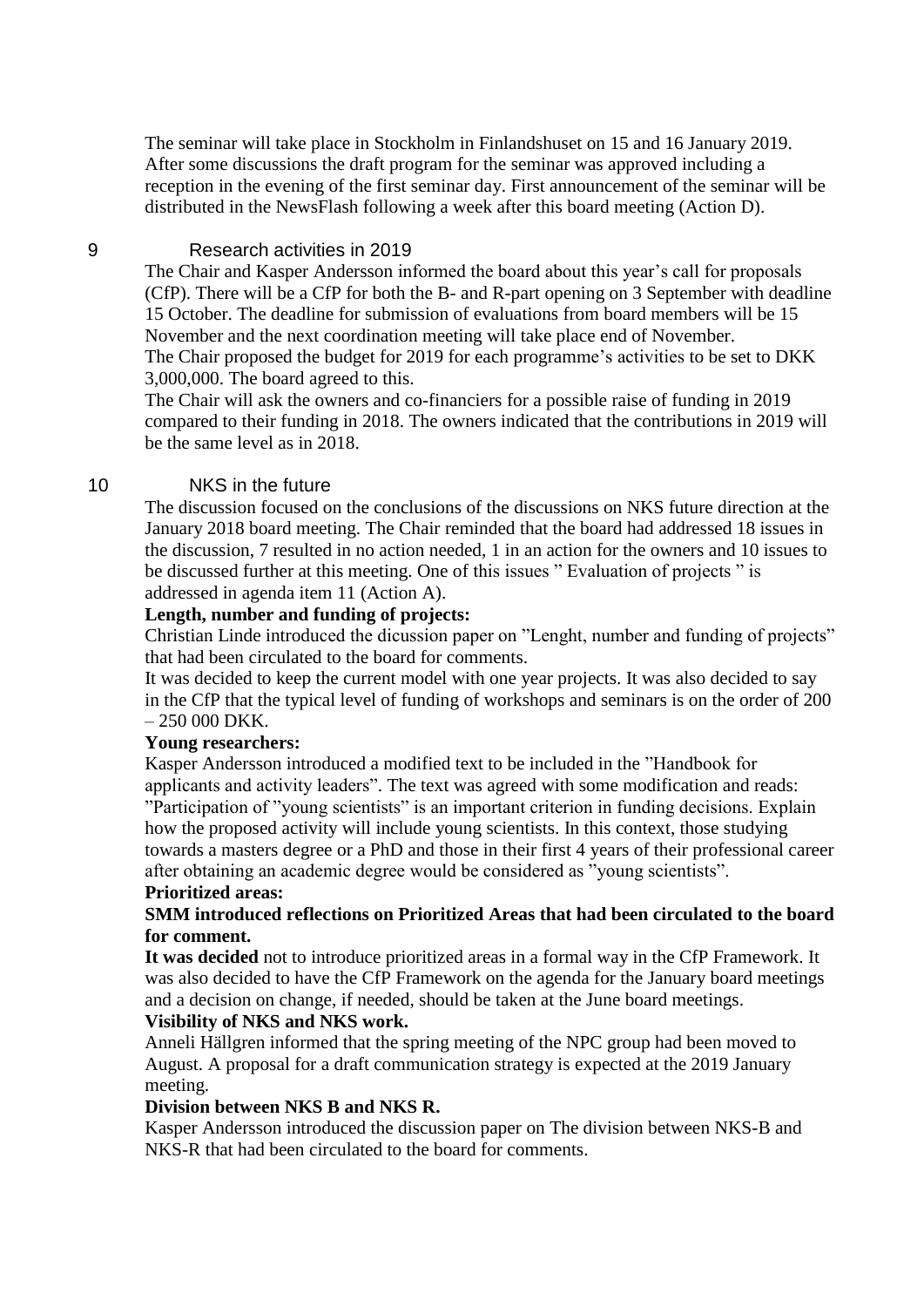It was decided to go with option 1 with the modification to add "spent fuel" to the text after "reactor waste" in (i). Also to delete (iii) and add "NORM" after measurements in (ii).

#### **Qualtiy assurance.**

Kasper Andersson presented proposal for new text for applicants. The proposal was approved.

## **Decommissioning and management of radioactive waste.**

This issue was addressed in " Division between NKS B and NKS R"

## **Safety of research reactor:**

This issue had been raised by Atle Valseth, IFE but he has left the board and was not present at the meeting. The new board member Ole Reistad was not at the meeting so this issue was not addressed. This issue may be addressed at the January 2019 meeting at the initiative of IFE.

# **New NKS–B area: Research in medical applications of nuclear technology.**

The issue had been raised by Mette Øhlenschlæger. To obtain financial support from potential " tillægsfinansierere" is a major undertaking and will require substantial work. It was decided not to pursue this issue further at this stage but it will be addressed in the further dicussions on NKS' future after 2020 i.e. the aim and scope of NKS in the planned policy document.

# 11 CfP evaluation process

The chair referred to the conclusions of the January meeting and gave Astrid Liland the floor for introduction of the topic. One element which can be quite difficult to evaluate is the involvement of young scientists. There was a good discussion on a range of evaluation issues and different views expressed. The discussion indicated that there may be a need for guidelines for evaluators. Such guidelines might be helpful for new board members. In conclusion the Chair suggests to see if the modifications in the text of CfP regarding role of young scientists, agreed at this meeting, have an impact in the next round of evaluations. Astrid Liland agreed to reflect further on possible guidelines for the NKS evaluation process involving the PC´s and others as needed and report at the 2019 January meeting.

# 12 R-part: status

Christian Linde made a presentation of the status of the ongoing R-part activities. Overall the work in NKS-R is progressing according to revised plans.

Status for the 7 activities from CfP 2017: 4 activities are completed. 3 activities to be completed in June/July. 2 activities to be completed later in 2018.

Status for the 6 activities from CfP 2018:

All contracts signed – no delays reported. The TVO support agreement has been signed and Fortum support agreement is expected to be signed in June. 1 application for young scientist travel support has been received.

# 13 B-part: status

Kasper Andersson presented the status of the NKS-B activities. Overall, the work in NKS-B is progressing well. Since the last board meeting in January, 4 final reports have been published on the NKS website. All contracts for the 2018 activities have been agreed and signed – work on schedule. There are no delayed activities from before 2017 and all 8 activities commencing in 2017 have been completed. 3 NKS-B seminars are planned for 2018 (Action B).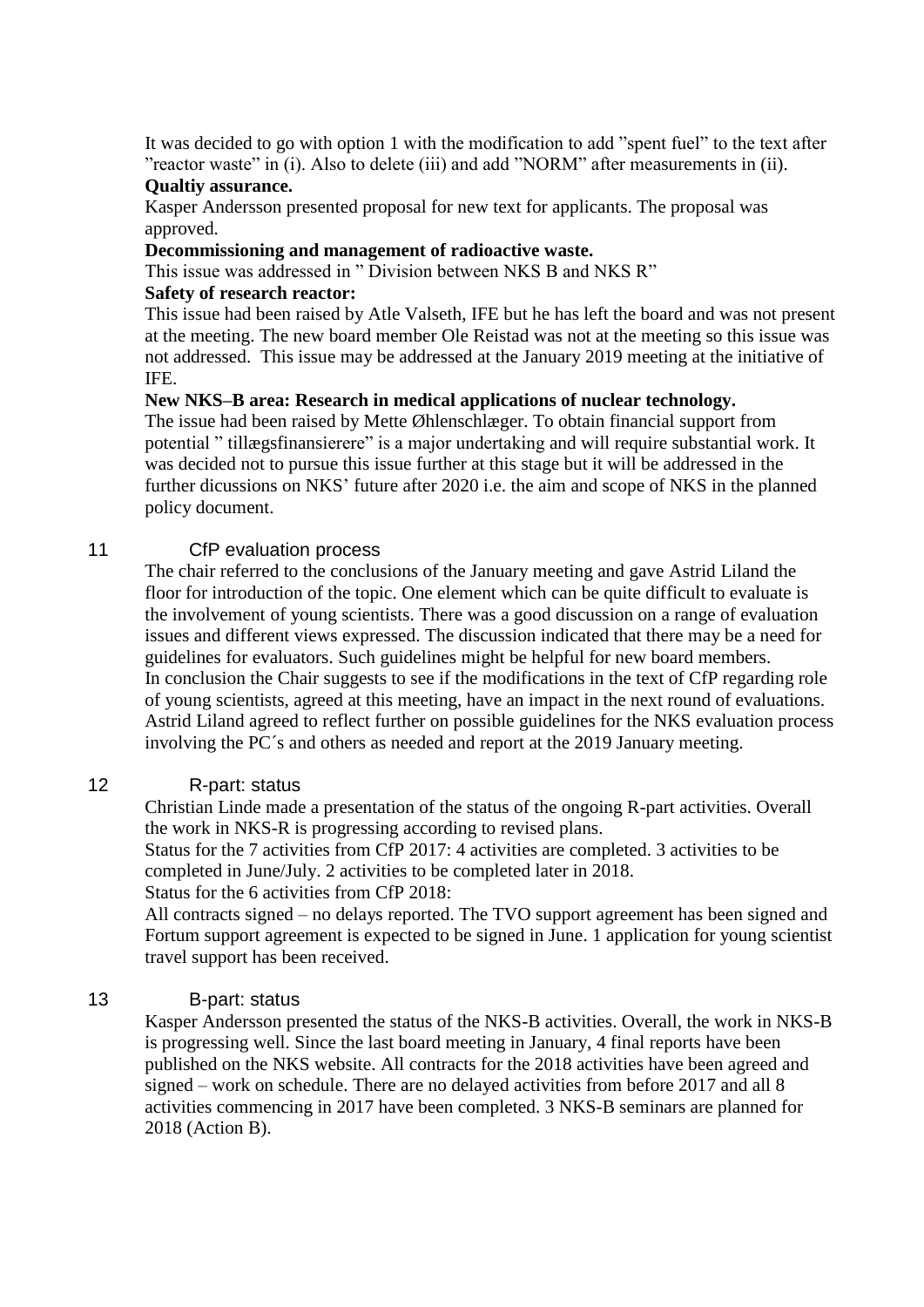# 14 NKS articles

The PC's reported on the progress of their article work.

Christian Linde informed the board that the R-article had been submitted to "Nuclear Engineering and Technology" earlier this month.

Kasper Andersson informed the board that he had waited 3 months for a recent answer from "Journal of Environmental Radioactivity", but that the B-article now is close to acceptance for publishing in this journal (Action C).

# 15 Information activities

Finn Physant informed the board about the website, newsletters etc. – Website visitor statistics were presented concluding that the level of use of the website has been quite low this year compared to earlier years. The expectation is to see the level of use raising from the autumn in connection with the CfP 2019 and the January 2019 R and B seminar. Since the last board meeting 2 NewsFlashes have been distributed. The first one of 25 January was a summary report from the January board meeting including the result of the 2018 call for proposals, and the second of 3 May included upcoming seminars, new publications, young scientist travel assistance and NKS on LinkedIn. Besides this a NewsLetter was distributed 21 June presenting upcoming seminars, new publications, young scientist travel assistance and NKS on LinkedIn.

There is a list of more than 500 e-mail addresses, to which NKS electronic letters are distributed.

As mentioned under meeting item 7 the 2017 version of the pamphlet will updated and published later in 2018 in due time before the R and B seminar in January 2019 (Action E). Annelie Bergman asked for the level of use of NKS on LinkedIn, and Christian Linde answered that NKS has approximately 30 followers on LinkedIn.

# 16 Other issues

As this was the last board meeting of Tarja K. Ikäheimonen the Chair expressed sincere gratitude for her many and highly valuable contributions and her pleasant company over the years as a member of the Board of NKS wishing her all the best in her retirement.

# 17 Next meeting

Next meeting will be in Stockholm 17 January 2019 at 9:00 with SSM as host.

# 18 End of meeting

Many thanks for a good meeting – in particular to the host DEMA – were expressed by the Chair.

Sigurður M. Magnússon Chair Finn Physant

Meeting secretary

Appendix: Actions from the board meeting